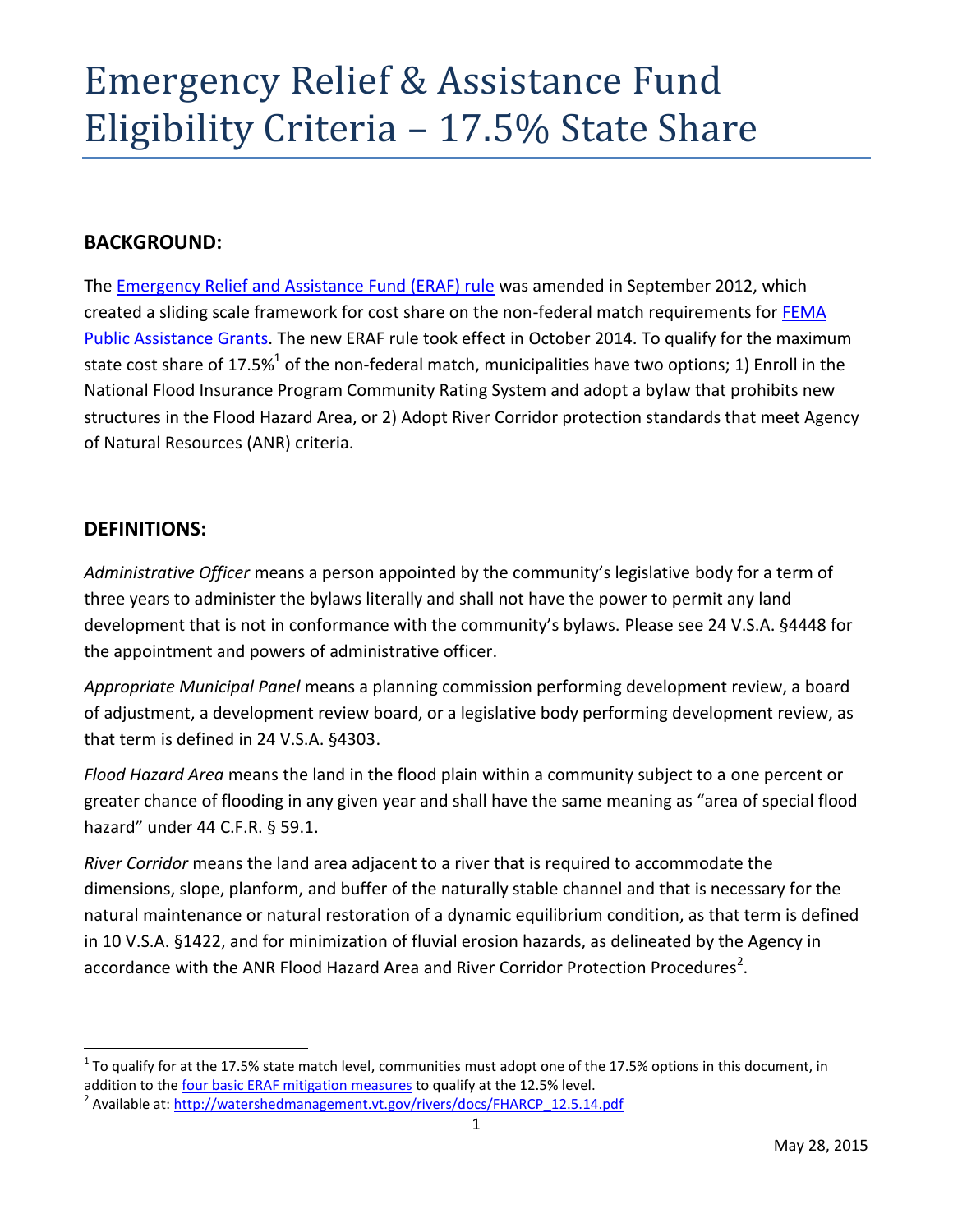*River Corridor Protection Area* <sup>3</sup> means the area within a delineated river corridor subject to fluvial erosion that may occur as a river establishes and maintains the dimensions, pattern, and profile associated with its dynamic equilibrium condition and that would represent a hazard to life, property, and infrastructure placed within the area. The river corridor protection area is the meander belt portion of the river corridor without an additional allowance for riparian buffers.

*Streams/Rivers:* The state will use the most current "Vermont Hydrography Dataset" (VHD) for defining streams/rivers within a community.

# **Option 1 - Community Rating System**

Eligibility to receive the 17.5% state share under this option has two requirements: Enrollment in the Community Rating System (CRS), as well as specific CRS Activity requirements.

Enrollment in the [Community Rating System \(CRS\)](http://www.fema.gov/media-library-data/1395661546460-d6859e8d080fba06b34a6f1a4d0abdba/NFIP_CRS_March%202014%20508.pdf) is done through FEMA Region 1. As a first step, communities need to conduct a *[CRS quick check](http://crsresources.org/quick-check/)* self-assessment and close out a successful Community Assistance Visit (CAV) with FEMA Region 1. ANR [Regional Floodplain Managers](http://watershedmanagement.vt.gov/rivers/docs/rv_floodplain_regions.pdf) are available to assist communities and serve as a liaison with FEMA. Please note that enrollment in the CRS program typically takes 12-18 months to complete.

In addition to enrollment in CRS, communities must be receiving credit under Activity 430 (Higher Regulatory Standards) for having a flood hazard bylaw that prohibits new structures in their FEMAmapped Flood Hazard Areas. Model bylaws prohibiting new structures in the Flood Hazard Area are available here: [http://watershedmanagement.vt.gov/rivers/htm/rv\\_floodhazard.htm.](http://watershedmanagement.vt.gov/rivers/htm/rv_floodhazard.htm)

## **Option 2 – River Corridor Protection**

- A. To qualify under the River Corridor Protection option, a community must:
	- i. Adopt a River Corridor or River Corridor Protection Area overlay for all streams and rivers draining greater than two square miles.
	- ii. Adopt a small streams setback as part of their flood hazard/river corridor bylaws. The setback must be a minimum of 50' from top of bank for streams with a watershed area less than two square miles. The setback shall be regulated as the River Corridor for streams draining less than 2 square miles.
	- iii. Adopt a minimum regulatory requirement for River Corridors or River Corridor Protection Areas consistent with the [Flood Hazard Area & River Corridor Protection](http://watershedmanagement.vt.gov/rivers/docs/FHARCP_12.5.14.pdf)

 3 The River Corridor Protection Area is synonymous with Fluvial Erosion Hazard (FEH) Area.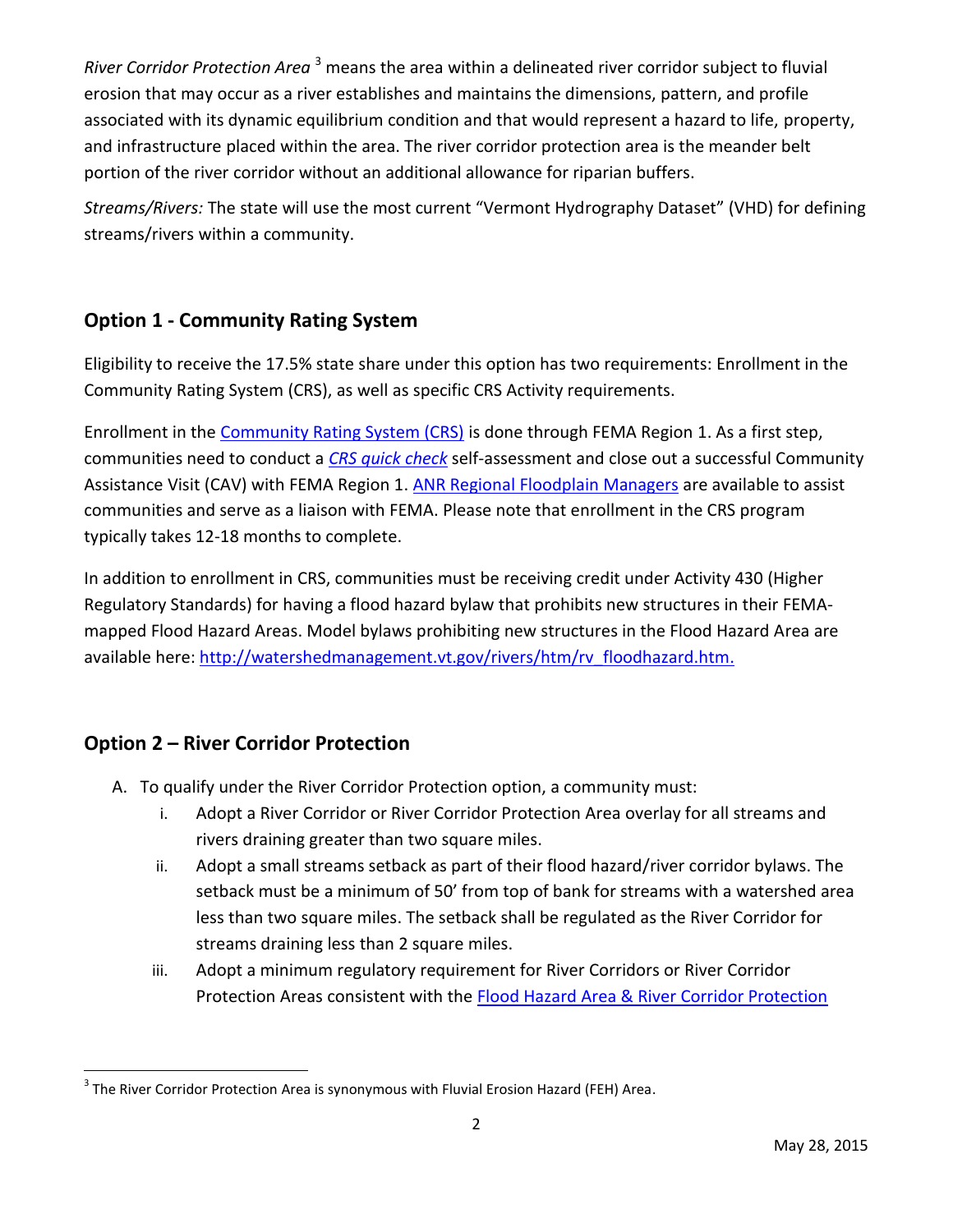[Procedure](http://watershedmanagement.vt.gov/rivers/docs/FHARCP_12.5.14.pdf)<sup>4</sup> or be at least as restrictive as those outlined in the ANR Municipal Guide to Fluvial Erosion [Hazard Mitigation.](http://watershedmanagement.vt.gov/rivers/docs/rv_municipalguide.pdf)

- B. Communities that adopted **partial<sup>5</sup> River Corridor Protection Area standards prior to the ERAF** rule going into effect on October 23, 2014 have enjoyed an early adopter status. To retain the 17.5% state share, communities will need to do the following within two years of ANR publishing a statewide river corridor map updated to include existing Phase 2 Stream Geomorphic Assessment (SGA) data<sup>6</sup>.
	- i. Adopt a River Corridor or River Corridor Protection Area overlay for all streams and rivers draining greater than two square miles.
	- ii. Adopt a small streams setback as part of their flood hazard/river corridor bylaws. The setback must be a minimum of 50' from top of bank for streams with a watershed area less than two square miles. The setback shall be regulated as the River Corridor for streams draining less than 2 square miles.
	- iii. Adopt a minimum regulatory requirement for River Corridors or River Corridor Protection Areas consistent with the [Flood Hazard Area & River Corridor Protection](http://watershedmanagement.vt.gov/rivers/docs/FHARCP_12.5.14.pdf)  [Procedure](http://watershedmanagement.vt.gov/rivers/docs/FHARCP_12.5.14.pdf) or be at least as restrictive as those outlined in the **ANR Municipal Guide to** [Fluvial Erosion Hazard Mitigation.](http://watershedmanagement.vt.gov/rivers/docs/rv_municipalguide.pdf)

l

<sup>&</sup>lt;sup>4</sup> The Flood Hazard Area & River Corridor Protection Procedure provides exceptions to the No Adverse Impact river corridor requirement and accommodates infill, redevelopment, and existing development within river corridors – see section VII(2)(B): [http://watershedmanagement.vt.gov/rivers/docs/FHARCP\\_12.5.14.pdf.](http://watershedmanagement.vt.gov/rivers/docs/FHARCP_12.5.14.pdf) The infill/redevelopment river corridor exceptions shall also apply to the small streams setback area.

<sup>&</sup>lt;sup>5</sup>A number of communities have adopted regulations for a subset of their watercourses (buffer setbacks, Phase 2 datagenerated FEH overlays, or avoidance-based Flood Hazard Areas) prior to the ERAF Amendments taking effect in October, 2014.

 $^6$  Upon written request from the Selectboard, ANR may allow for an extension to accommodate the municipal planning cycle. ANR anticipates publishing a statewide river corridor layer, updated with Phase 2 data, in calendar year 2016.